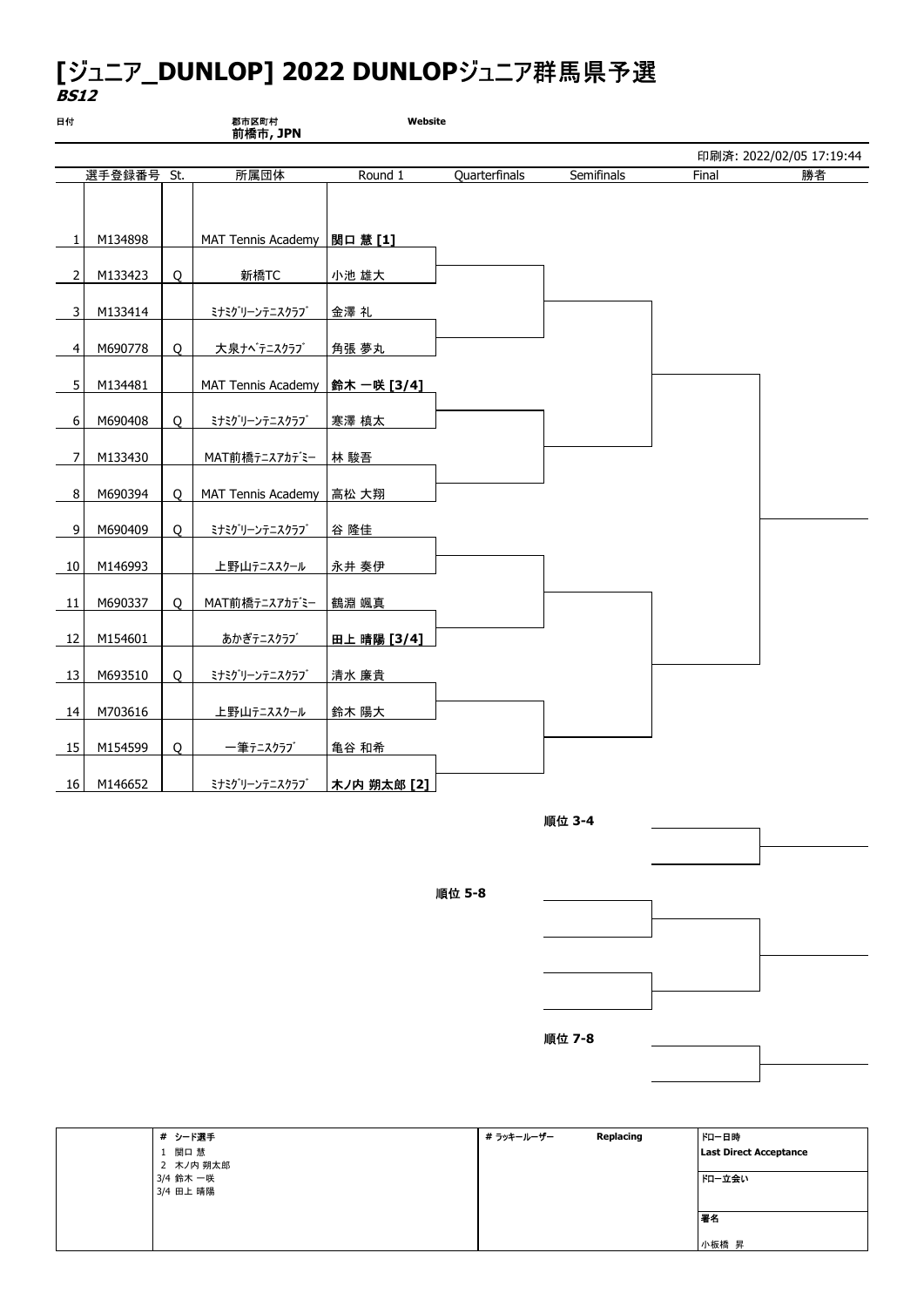## [ジュニア\_DUNLOP] 2022 DUNLOPジュニア群馬県予選 GS12

| 日付             |            |         | 郡市区町村<br>前橋市, JPN              | Website      |               |            |       |                          |
|----------------|------------|---------|--------------------------------|--------------|---------------|------------|-------|--------------------------|
|                |            |         |                                |              |               |            |       | 印刷済: 2022/02/05 17:19:44 |
|                | 選手登録番号 St. |         | 所属団体                           | Round 1      | Quarterfinals | Semifinals | Final | 勝者                       |
| $\mathbf{1}$   | F146655    |         | MAT Tennis Academy             | 吉田 青生 [1]    |               |            |       |                          |
| 2              | F693514    | Q       | 一筆テニスクラブ                       | 萩原 梨華        |               |            |       |                          |
| $\overline{3}$ | F158766    |         | MAT Tennis Academy             | 岡田 果子        |               |            |       |                          |
| 4              | F693516    | $\circ$ | 一筆テニスクラブ                       | 片岡 紅箔        |               |            |       |                          |
| 5              | F133389    |         | 尾島ジュニアテニスクラブ                   | 五味田 莉未 [3/4] |               |            |       |                          |
| 6              | F693507    | O       | MAT Tennis Academy             | 江口 凛桜        |               |            |       |                          |
| 7              | F131840    |         | MAT前橋テニスアカデミー                  | 尾崎 由奈        |               |            |       |                          |
| 8              | F693515    | O       | グラントドテニスクラブ                    | 飯島 華愛        |               |            |       |                          |
| 9              | F158760    | 0       | MAT Tennis Academy             | 小林 愛奈        |               |            |       |                          |
| 10             | F153755    |         | ミナミグリーンテニスクラブ                  | 小見 留衣        |               |            |       |                          |
| 11             | F704196    | 0       | 明和テニスクラブ                       | 三浦 綾峰        |               |            |       |                          |
| 12             | F155504    |         | MAT高崎テニスクラブ                    | 市川 瑛麻 [3/4]  |               |            |       |                          |
| 13             | F133386    | 0       | MAT Tennis Academy             | 宮崎 葵         |               |            |       |                          |
| 14             | F131362    |         | 上野山テニススクール                     | 田島 由芽        |               |            |       |                          |
| 15             | F131894    | $\circ$ | Tアイジュニアテニスクラブ                  | 諏佐 千尋        |               |            |       |                          |
| 16             | F132042    |         | MAT Tennis Academy   齋藤 千咲 [2] |              |               |            |       |                          |



順位 5-8



| # シード選手    | # ラッキールーザー | Replacing | │トロ−日時                        |
|------------|------------|-----------|-------------------------------|
| 1 吉田 青生    |            |           | <b>Last Direct Acceptance</b> |
| 2 齋藤 千咲    |            |           |                               |
| 3/4 五味田 莉未 |            |           | ドロー立会い                        |
| 3/4 市川 瑛麻  |            |           |                               |
|            |            |           |                               |
|            |            |           | 署名                            |
|            |            |           |                               |
|            |            |           | 小板橋 昇                         |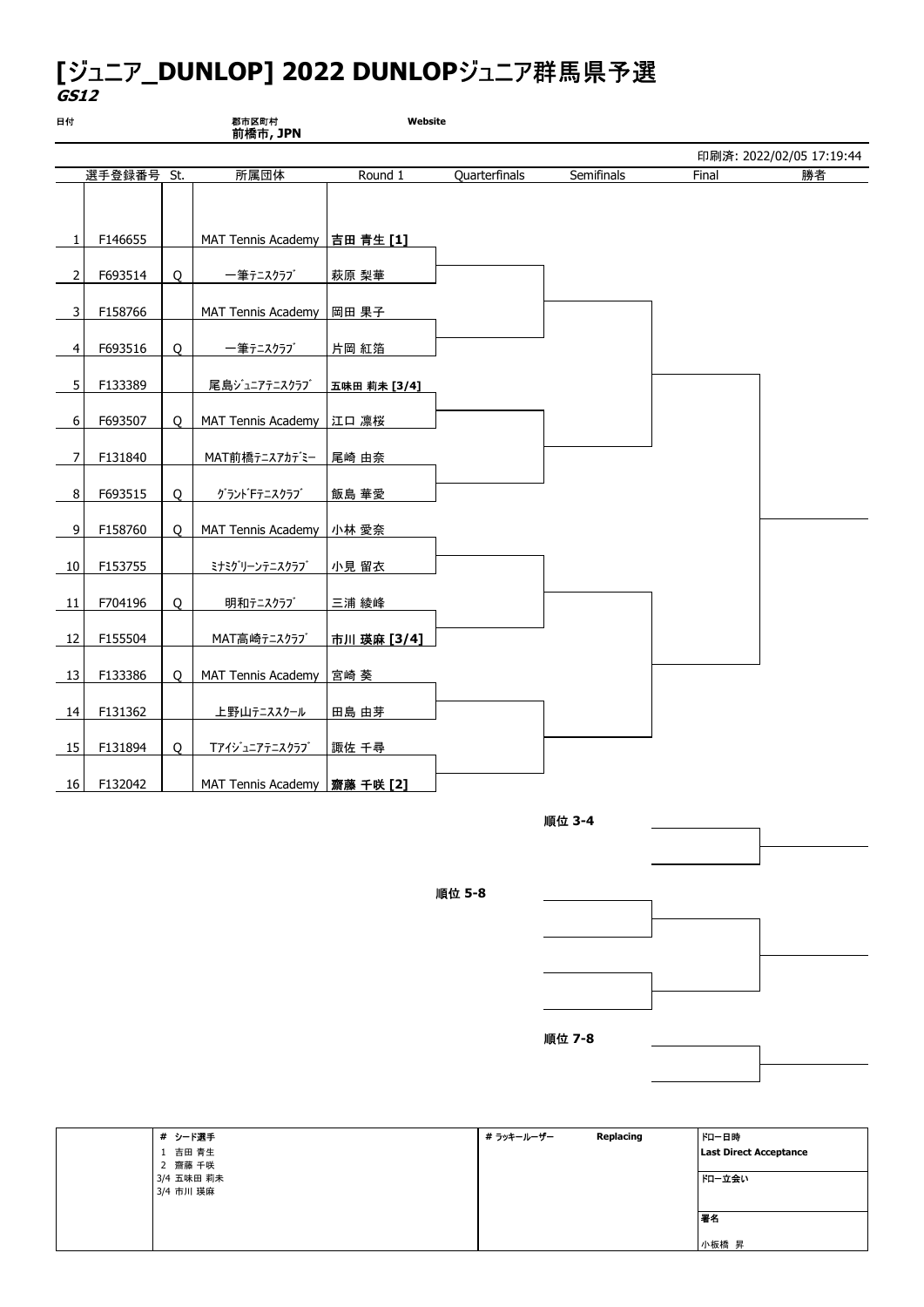## [ジュニア\_DUNLOP] 2022 DUNLOPジュニア群馬県予選 BS14

| 日付              |            |         | 郡市区町村<br>前橋市, JPN             | Website     |               |            |       |                          |
|-----------------|------------|---------|-------------------------------|-------------|---------------|------------|-------|--------------------------|
|                 |            |         |                               |             |               |            |       | 印刷済: 2022/02/05 17:19:44 |
|                 | 選手登録番号 St. |         | 所属団体                          | Round 1     | Quarterfinals | Semifinals | Final | 勝者                       |
|                 |            |         |                               |             |               |            |       |                          |
| $\mathbf{1}$    | M131469    |         | MAT Tennis Academy   柳 宏優 [1] |             |               |            |       |                          |
| $\overline{2}$  | M131980    | $\circ$ | ミナミグリーンテニスクラブ                 | 一木 奏志       |               |            |       |                          |
| 3               | M131476    |         | MAT Tennis Academy            | 嶌田 櫂斗       |               |            |       |                          |
| $\overline{4}$  | M133543    | $\circ$ | 一筆テニスクラブ                      | 岡田 櫂倫       |               |            |       |                          |
| 5 <sup>1</sup>  | M131981    |         | MAT前橋テニスアカデミー                 | 町田 柊也 [3/4] |               |            |       |                          |
| 6               | M131360    | 0       | MAT Tennis Academy            | 木村 祐仁       |               |            |       |                          |
| $\overline{7}$  | M131976    |         | ミナミグリーンテニスクラブ                 | 倉林 大愛       |               |            |       |                          |
| 8               | M131368    | 0       | 上野山テニススクール                    | 師岡 岳        |               |            |       |                          |
| 9               | M131468    | 0       | MAT Tennis Academy            | 根岸 治朗       |               |            |       |                          |
| 10 <sup>1</sup> | M132010    |         | ルアンテニスクラブ                     | 亦野 匠        |               |            |       |                          |
| 11              | M131974    | 0       | ミナミグリーンテニスクラブ                 | 羽柴 陽輝       |               |            |       |                          |
| 12              | M131437    |         | 上野山テニススクール                    | 北爪 爽斗 [3/4] |               |            |       |                          |
| 13              | M133401    | 0       | 一筆テニスクラブ                      | 石井 涼太郎      |               |            |       |                          |
| 14              | M131475    |         | MAT前橋テニスアカデミー                 | 新井 健太       |               |            |       |                          |
| 15              | M131616    | O       | MAT Tennis Academy   塩澤 佑真    |             |               |            |       |                          |
| 16              | M86822     |         | 上野山テニススクール                    | 鈴木 遼央 [2]   |               |            |       |                          |



順位 5-8



| # シード選手   | # ラッキールーザー | Replacing | ドロー日時                         |
|-----------|------------|-----------|-------------------------------|
| 1 柳 宏優    |            |           | <b>Last Direct Acceptance</b> |
| 2 鈴木 遼央   |            |           |                               |
| 3/4 北爪 爽斗 |            |           | ドロー立会い                        |
| 3/4 町田 柊也 |            |           |                               |
|           |            |           |                               |
|           |            |           | 署名                            |
|           |            |           |                               |
|           |            |           | 小板橋 昇                         |